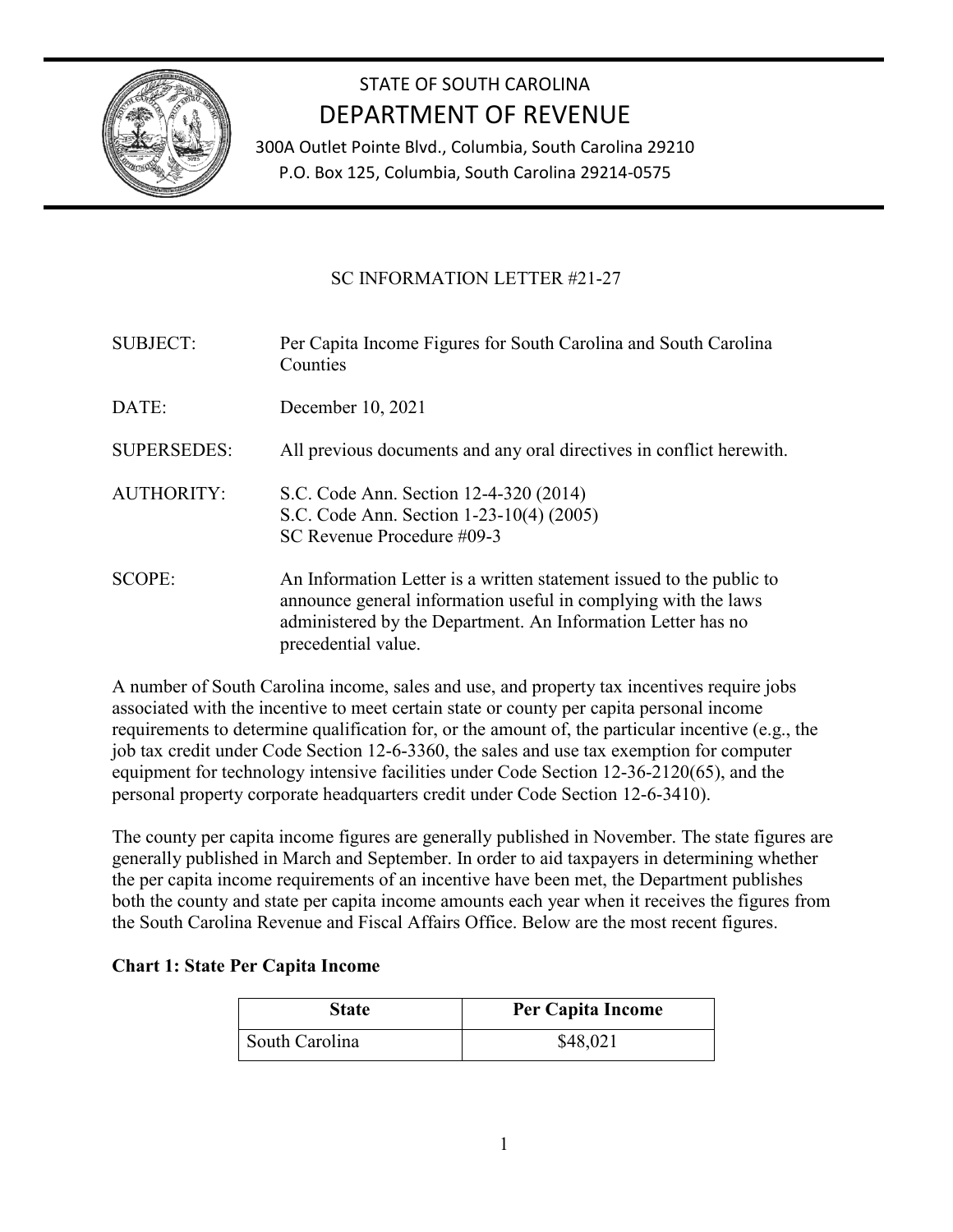## **Chart II: County Per Capita Income**

| County          | Per Capita Income   |
|-----------------|---------------------|
| Abbeville       | 38,033              |
| Aiken           | 47,118              |
| Allendale       | 38,991              |
| Anderson        | 43,459              |
| Bamberg         | 37,596              |
| <b>Barnwell</b> | 38,682              |
| <b>Beaufort</b> | 61,298              |
| Berkeley        | $\overline{44,}134$ |
| Calhoun         | 44,655              |
| Charleston      | 66,656              |
| Cherokee        | 36,567              |
| Chester         | 38,931              |
| Chesterfield    | 34,477              |
| Clarendon       | 38,001              |
| Colleton        | 40,336              |
| Darlington      | 41,928              |
| Dillon          | 33,030              |
| Dorchester      | 42,662              |
| Edgefield       | 41,178              |
| Fairfield       | 41,827              |
| Florence        | 46,749              |
| Georgetown      | 51,775              |
| Greenville      | 52,213              |
| Greenwood       | 40,786              |
| Hampton         | 39,185              |
| Horry           | 42,110              |
| Jasper          | 34,446              |
| Kershaw         | 45,782              |
| Lancaster       | 52,999              |
| Laurens         | 38,108              |
| Lee             | 36,638              |
| Lexington       | 50,188              |